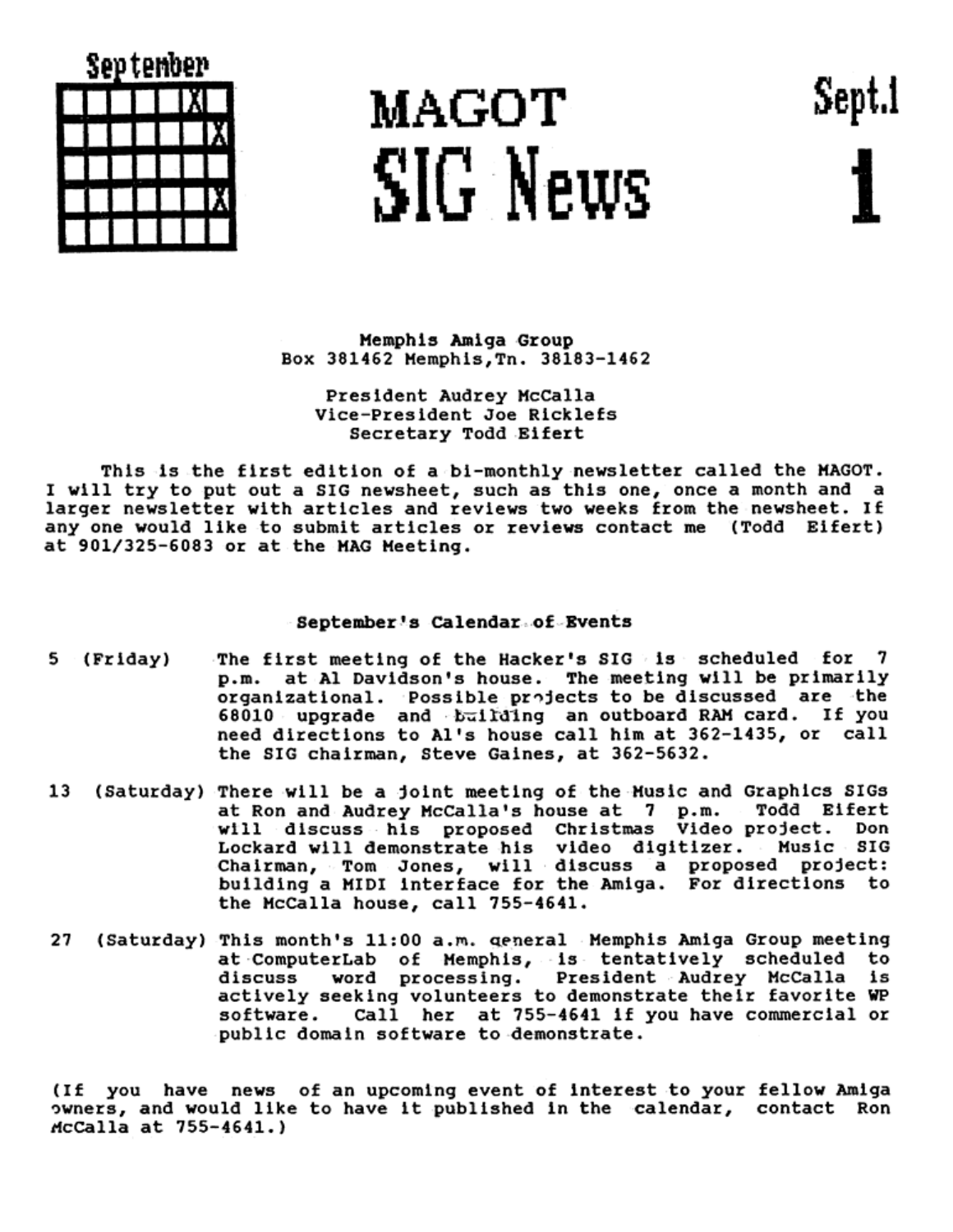**The/llPREZ**   $\mathbb{W}/\mathbb{S}$ EZ  $\cdots$ 

The Memphis Amiga Group was formed in January of this year with hopes and expectations of sharing ideas and helping fellow users with this powerful new computer.

Many of these aspirations have been fulfilled. Our membership continues to grow each month, starting vlth a handful of enthusiastic ovners to an equally enthusiastic *21* members ln just eight months.

demonstrations of various software and hardware products to share<br>information, and many times insight, into the use of the product. I<br>would like to take this opportunity to thank all of you who have<br>assisted in these demos newest arrivals of software and hardware at his store. We hope to continue with more product reviews in upcoming meetings, and hardware at his store. We hope to continue with and allow and  $\lambda$ 

seminars on various topics, including CLI and the programming language<br>C. This tradition of helping fellow users will continue in the newly

announced seminar in AmigaDos being provided by Steve Gaines and Joe<br>Ricklefs during the next month.<br>In our most recent meeting, the group took another step forward<br>in its growth by beginning the organization of several Sp delve more deeply into the many specific capabilities of the Amiga. I<br>hope each member becomes actively involved in one or more of these<br>SIG's. The mext general meeting of the Memphis Amiga Group will be held

Saturday, September 27 (the fourth Saturday of the month) at<br>ComputerLab at 11:00 a.m. Tentatively scheduled is a review of the<br>major word processors available for the Amiga, such as Textcraft, Scribble!, and Write Hand. If you have purchased any word processing<br>software and would like to share your opinion with the rest of us,<br>please qive me a call at 755-4641.

I look forward to seeing all of you at the next meeting!

audrey Mccalla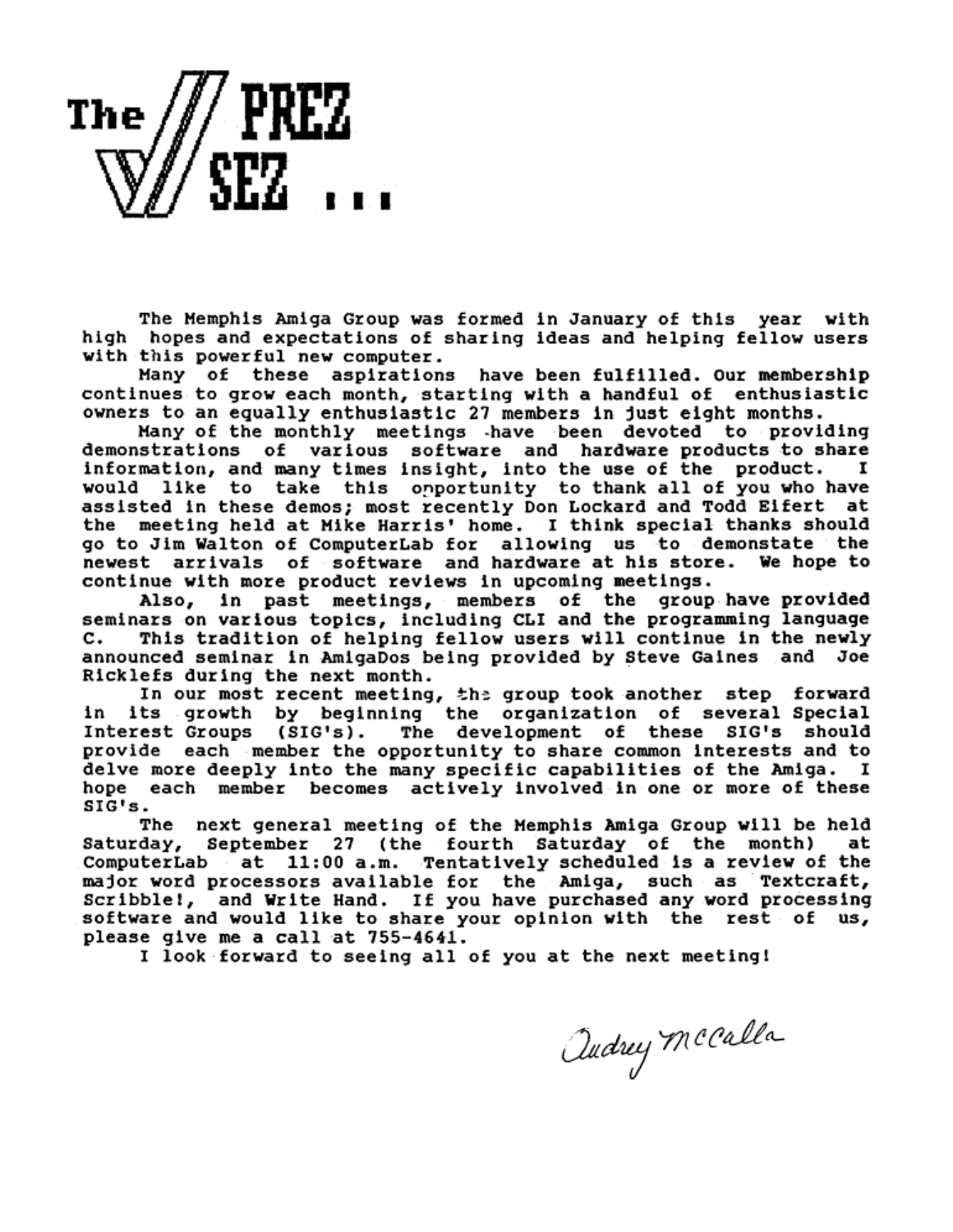**MAGNET** Memphis Amiga Group Newsletter  $I$ ssue # 2

Box 381462 Memphis, Tn. 38183-1462 President Audrey McCalla Vice-President Joe Ricklefs Treasurer/Secretary Todd Eifert

> Newsletter contributers: Ron McCalla Audrey McCalla  $T<sub>cm</sub>$ , Jones Charles Williams

**Upcoming September Events** 

27 (Saturday) This month's 11:00 a.m. general Memphis Amiga Group meeting at ComputerLab of Memphis, is tentatively scheduled to discuss vord processing. President Audrey McCalla is still seeking volunteers to demonstrate their favorite WP software. Call her at 755-4641 if you have connercial or public domain software to demonstrate.

(If you have news of an upcoming event of interest to your fellow Amiga owners, and would like to have it published in the calendar, contact Ron McCalla at 755-4641.1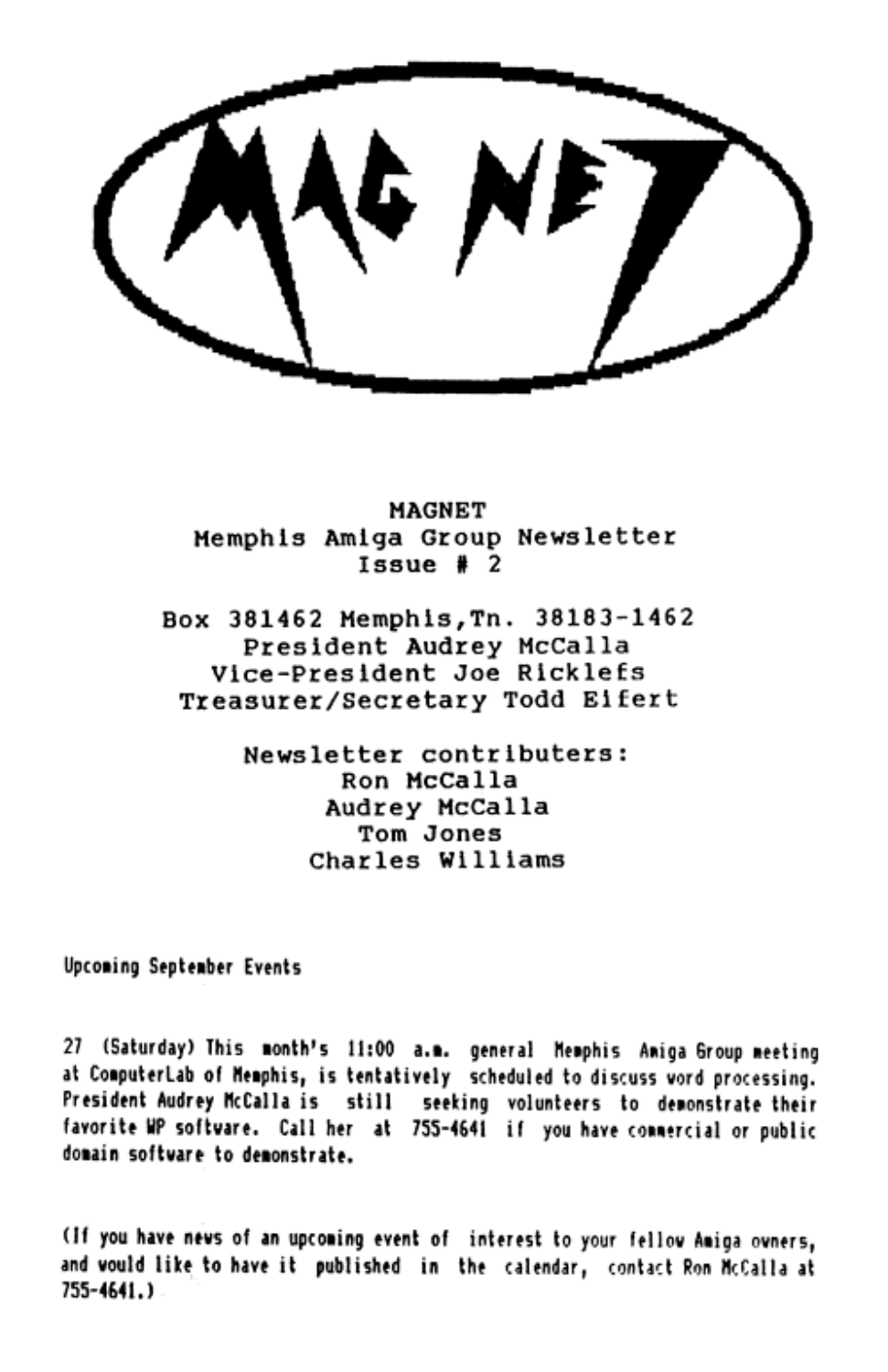

Well mates, another month roles around and I've finally gotten this newsletter finished! As you can see, I have changed the name due to the<br>many protests I received. Charles Williams came up with MAGNET and it sounds pretty good so until someone comes up with something better it will be the name of the newsletter. I had several people<br>contribute to this month's newsletter but will this month's newsletter but will<br>ticles for future issues  $I_{nm}$ still need articles for future issues. I am<br>planning to have several printer reviews in planning to have several printer reviews upcoming issues so if you would like to worn<br>people about your terrible turtle or brag about people about your terrible turtle your chromatic cheetah then get your review to me. Software reviews and interesting how-to's are welcome also. If at all possible please upload<br>the articles to the MAG section on the Duck Pond. Hope to see you all at the meeting Saturday.

Todd Elfert

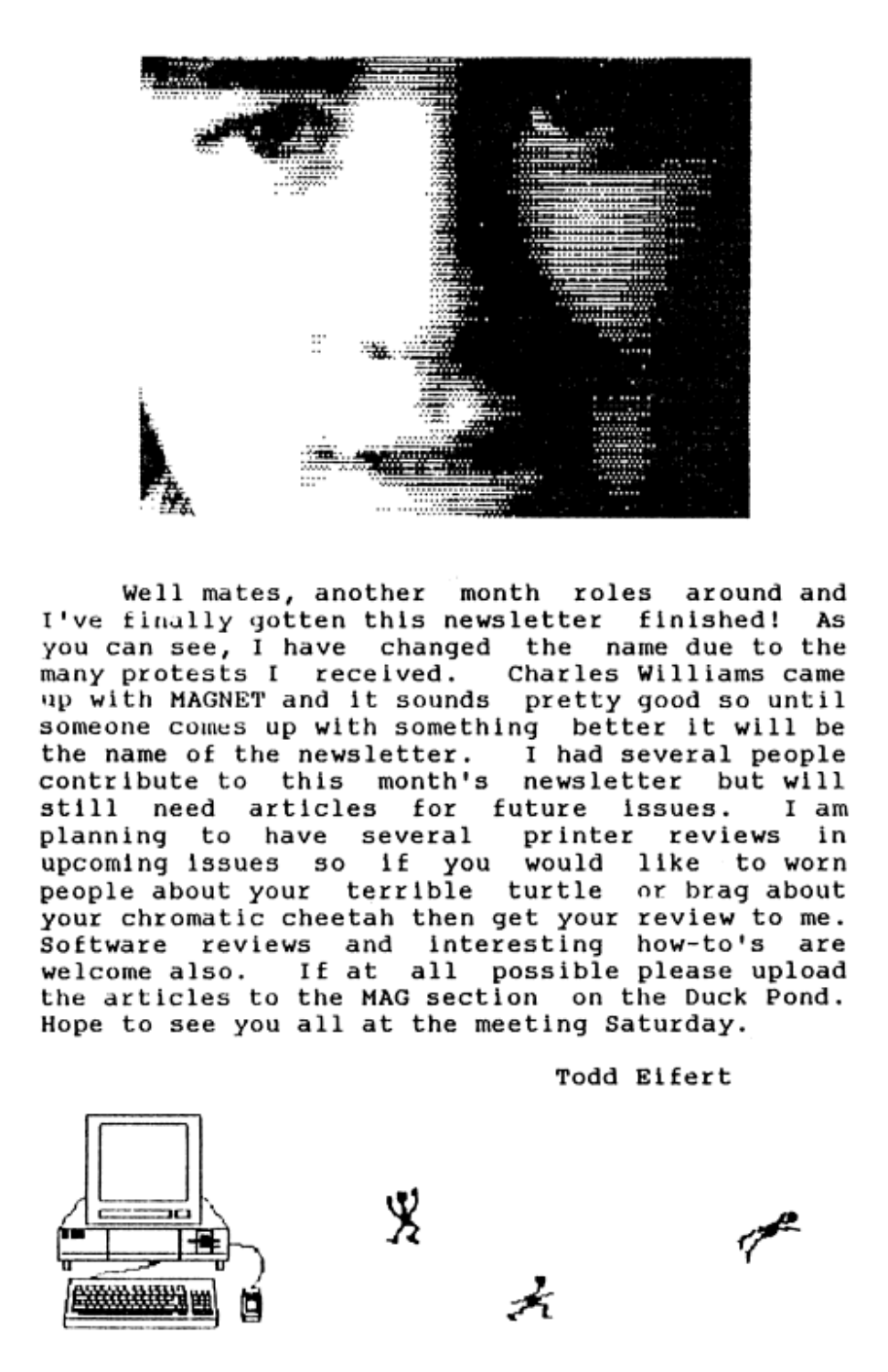## Instant Music Instruments hy David L. Johnsch

THE FOLLOWING HOW-TO BY DAVID L. JOBUSCH WAS DOWNLOADED FROM THE DELPHI INFORMATION SERVICE. IT ROISELY FYPLAINS HOW TO COPY THE MORERENCH SOUND DENOS INTO FA'S INSTANT NUSIC.

Just got Instant Music from Electronic Arts a couple of days ago. Lots of fun. After experimenting for awhile I found a quick and dirty way to convert the digitized sound files from the Workbench Demo Disks (The ones with BOING! on them) so that Instant Music would think that they are IFF compatible.

- Step 1: Create an EMPTY IFF BSVX header. I took Instant Music's DOVOICE and used the first 64 bytes. Use your favorite truncate program.
- Step 2: Take the WB Demo sound file and strip off the last 234 bytes. This info is apparently used by the demo program.
- Step 3: Cat the stripped WB sound file to the end of the empty header file, JDIN works fine for this.
- Step 4: Install the new sound file on your favorite Instant Music Instrument library disk!
- Notes: If you do a filezap or type opt h, you will note that the body part of the IFF formatted file is identical to the WB Demo sound file after the first 24 bytes. A good example is the DOVOICE on Instant Music and DO SAMPLES on the WB Demo Instruments 2 disk. The bytes match at byte 65 (IFF) and byte 25 (WB Demo), and do so until the end of the file.

This is NOT the way to convert to IFF! All I know is that it works. As far as Musicraft sound files and others, I have not experimented with these, but will be trying soon, and will nost the conversion programs if they ever come about. A friend and I called Electronic Arts today and informed them about the trick, so you may see some Instant Music demo disks coming out/floating about soon. EA, if you are listening. ve would appreciate any information additional to the RKM's concerning your music/sound IFF formats. At least a couple of us at ISU plan on doing some serious work with the Amiga/MIDI/IFF.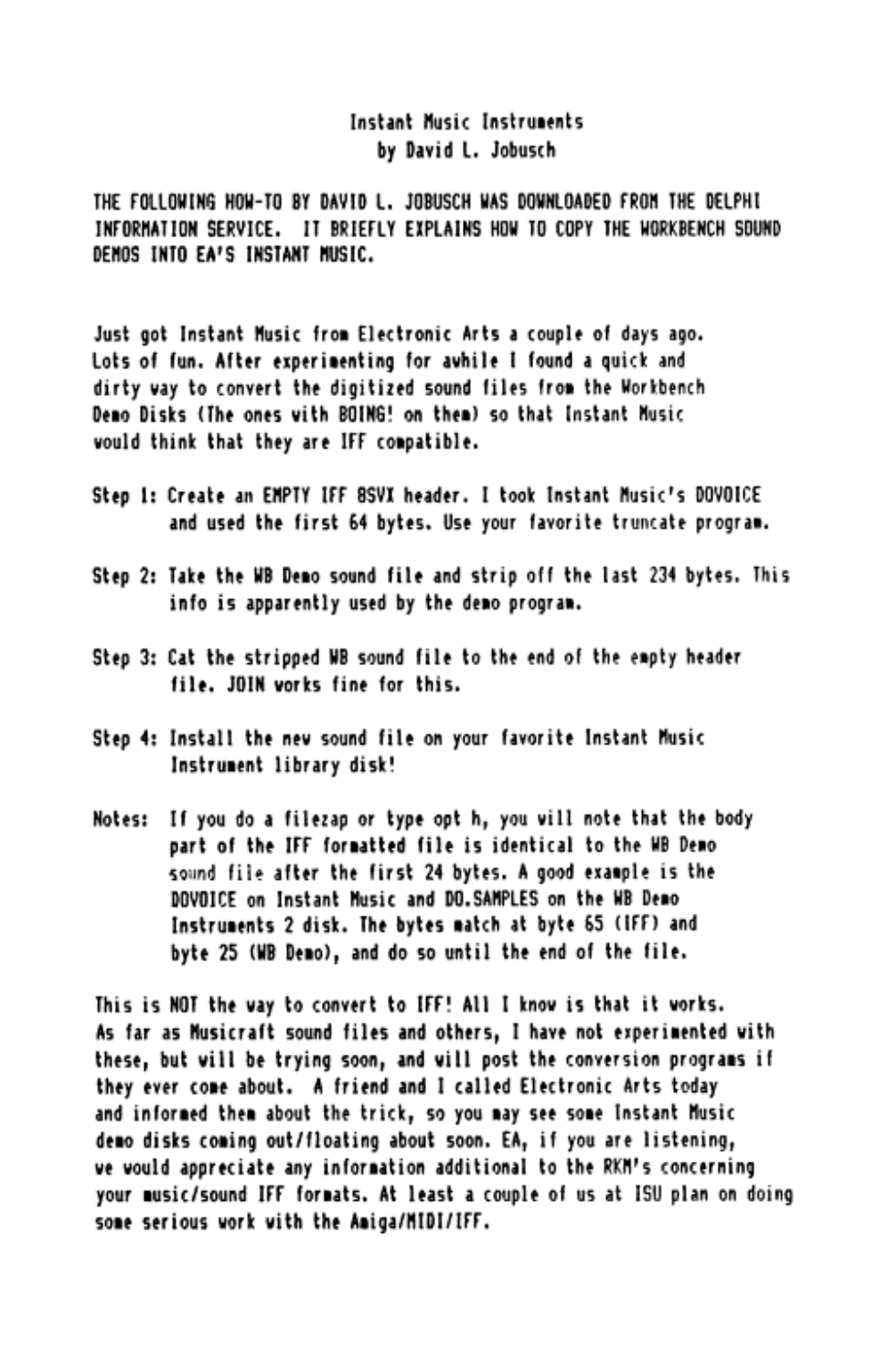The Amiga is touted as one of the greatest sound generating computers around. If you own one or have seen one in action you know this to be true. But, when introduced, the Amiga people said that the computer could sound as good as some stand-alone synthesizers, albeit probably older ones. Now you can make your computer and these synthesizers work together to produce the best sound possible. The process which makes all this happen is called MIDI or Musical Instrument Digital Interface. I call it a process because it is really just a serial protocol which the instrument manufacturers have adopted to allow their products to communicate with each other and to commuters through a NTDT interface. This is where my little project enters into the picture.

Being extremely unemployed. I could not afford to pay the \$50 to \$80 price tags on most interfaces so I decided to attempt to hack one together using plans and schematics which I downloaded from The Duck Pond: (I believe it is in the utilities section under the name MIDISCH.ARC). The interface was designed by Steve Stevens and has all the features most would need to start MIDIing. After printing out the schematics (it's a DPaint hi-res pic) I started gathering all of the parts needed. The list is not long: 7 resistors. 2 IC chips. 1 diode. cable, assorted plugs, and a board and box on which to put them all. It should be noted that I have not really ever made anything like this before and I encountered no major problems in the construction of the interface itself. Parts are another matter. I had a lot of trouble finding one of the chips in town (the SM138 onto-isolator) so I got hold of Stevens who said he would send no a chin. Several mail order places have the chin at little expense, but most have minimum orders. I paid Radio Shack prices and still have only \$15 or so invested in it. It would probably be much more inexpensive if several people got together and bought parts in guantity.

I bought a small (about 2.5" by 3.5") PC board to mount the parts on and chip sockets to plug the chips in. The most expensive single part was the project box which all of the stuff must go in. It was about \$3. The completed interface itself has one MIDI-in. one MIDI-thru. and 3 MIDI-outs. The three outputs may eliminate the need for daisy-chaining MIDI devices and eliminates the delay caused by having too many things connected to one output. One last note: make sure, if you are soldering, that your iron is hot enough. I don't mean nuke it, but around 700 to 750 degrees vorked for me.

In conclusion it was a pretty fun little project. Following the schematic was alot like following a map. Just make sure you check the routes many times. Good luck and many happy MIDI's (or is that midi happy MINI's).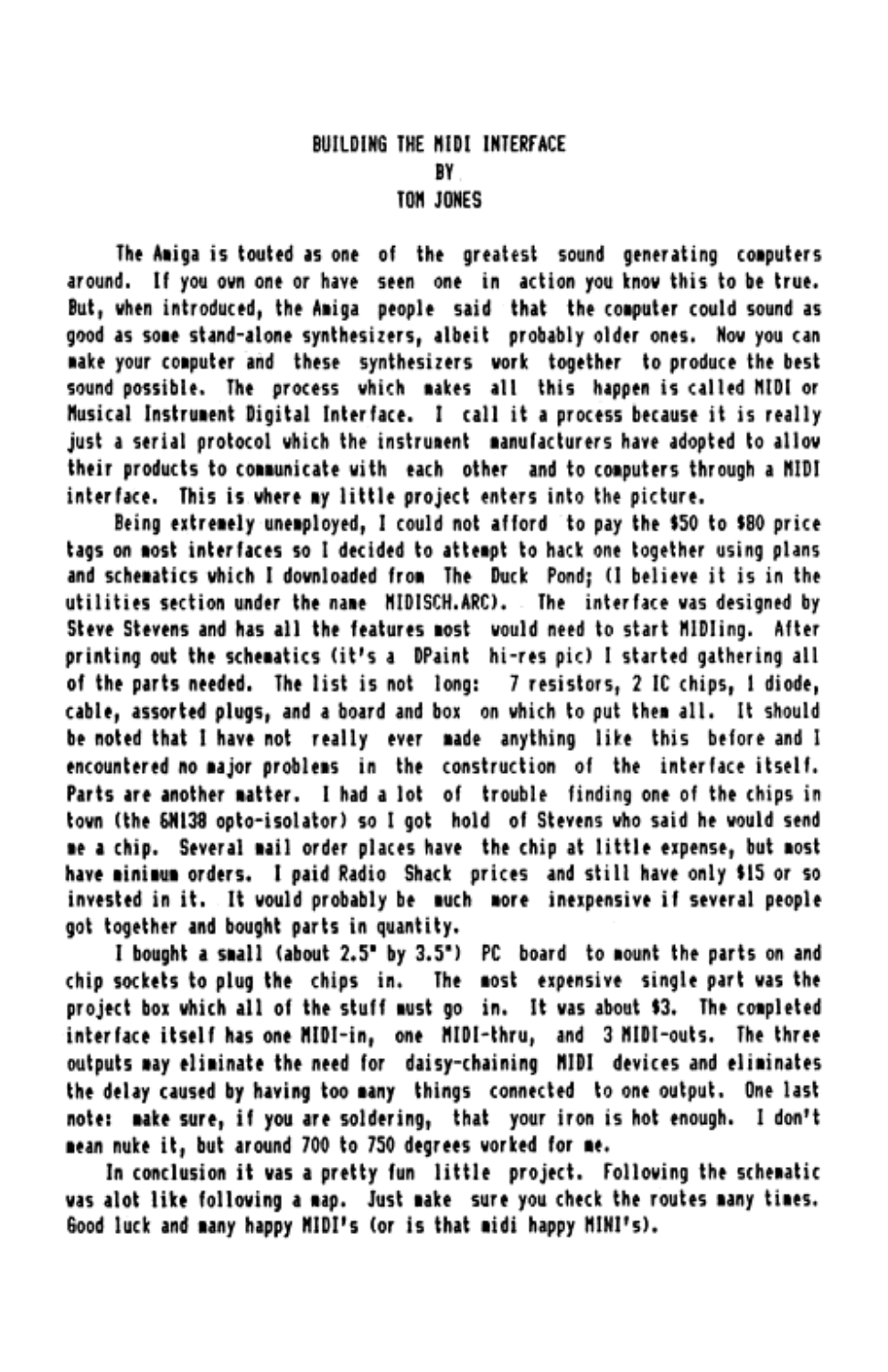

The DUCK Pond Copyright 1986 by Hovard Duck

(This is the first of a series of articles devoted to computer telecommunications: articles designed to introduce the computer novice to the basics of computer, telecommunications, and, to help others keep up with what's coinc on on the Amiga boards. Future articles vill include comparisons of various brands of modems and terminal programs, how to access specific services. and reviews of public domain software available on these services and bbses.)

So just what is "Telecomputing" ? Well, as its name implies, telecomputing is the transmitting of information over long distances from computer to computer. and although this can be done via various media, the most common method is by the ordinary voice-grade telephone line. All it takes to get your Amiga or most any microcomputer into the telecomputing game is to acquire a modem, a modem cable. and a terminal program.

What's a modem? Simply put, a modem is a device that translates your computer's digital signals into something Ma Bell can understand, and of course, the modem nust also translate the incoming signals into something your computer can understand too. If you're shopping for a modem, you'll find a great variety of brands and models. each offering a range of features. The most important things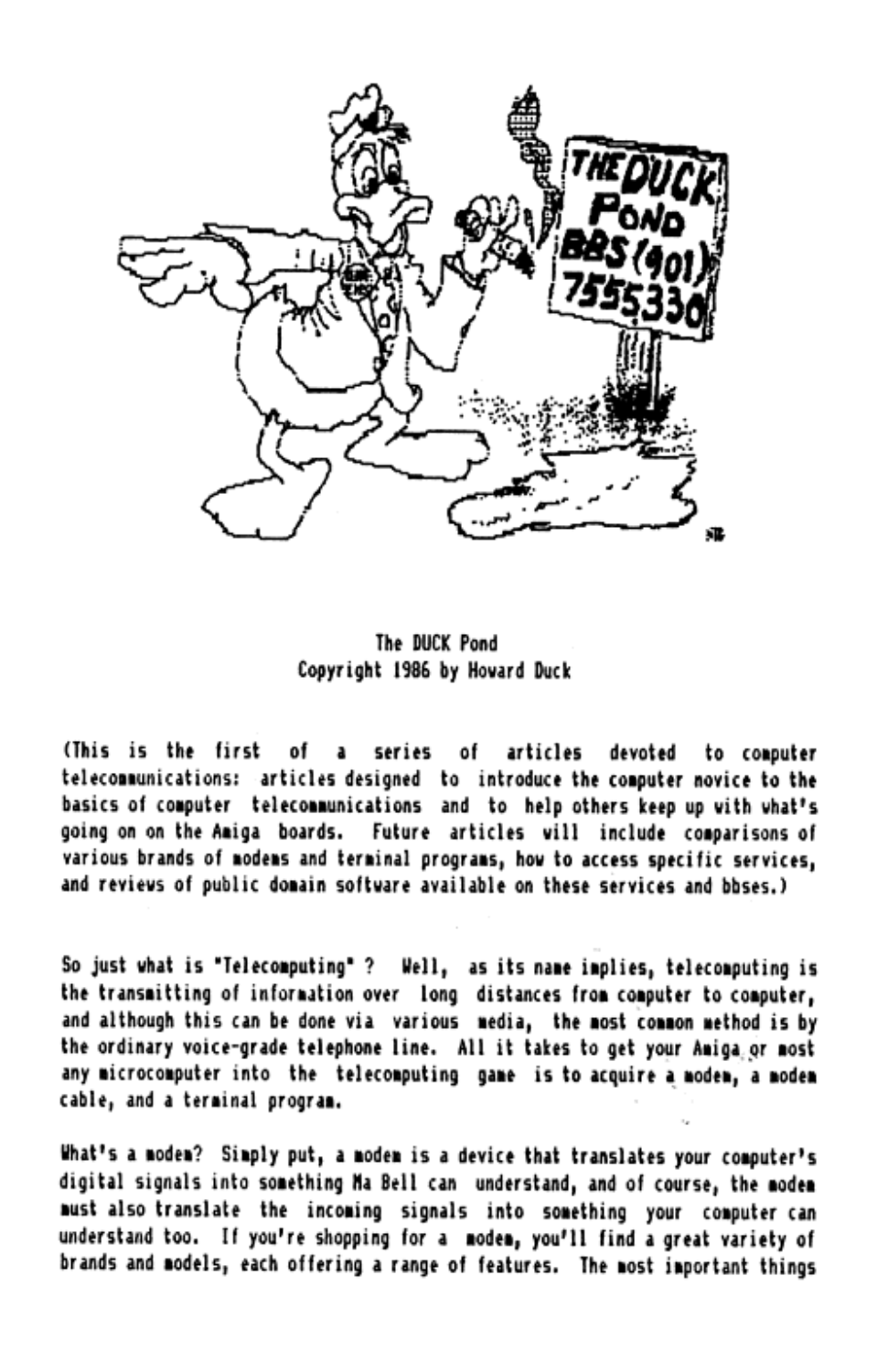to look for are communication speed (baud) and instruction set (which allows your programs to tell the modem what to do, such as dial numbers or answer the phone). Common modems are rated at 300, 1200, and 2400 baud. Most users prefer 1200 baud or better, Good 1200 baud modems can be had for \$100 and up, while 2400 baud modems sell for about \$250 or more (though the prices are continually dropping). There are even a few 1200 baud modems for under \$100, but they penerally lack some of the features most users prefer. Then there is the matter of the instruction set. Well. Haves is by far the largest manufacturer of modens around, selling nearly half of the 1200 baud modens purchased in the U.S., and nearly 5 times the number of its nearest competitor. It's therefore not suprising to learn that the instruction set used by Hayes has become the de facto standard. If you plan to buy a modem that is to be compatible with a wide range of computers and computer programs, then buy a modem that, if not manufactured by Haves, is at least "Haves-compatible". Many modem makers can make that claim with reasonable veracity. You should be able to find a good 1200 baud "Haves-compatible" modem for under \$150.

But a modem will do very little for you except make your already cluttered computer desk look a little more cluttered unless you have some software that can use it. Fortunately for your and my pocket books, there are some very good oublic domain and shareware terminal programs around. Programs like StarTerm. .<br>Commi.3. VT100, and Wombat are all locally available for the cost of a blank dick.

But even if the software is free, why should you invest in the cost of a modem? Well most of us who have already done so will tell you its because its the best way around to pet instant information and a pood source of free(!) software. Services like Bix. CompuServe, Delphi and PeopleLink offer a vide selection of services like online pames, tourist and airline reservations, computer shopping malls, and product revievs. But even the privately owned BBSes (computer Bulletin Board Systems) offer the most useful features such as public domain software and message bases, where you and your fellow Amiga users can share information about any area of interest, be it how to beat Marble Madness or how to build a Midi interface for ten bucks.

But don't these services cost a lot? Well, the major services like Bix and CompuServe cost a lot more than I prefer to pay, but BBSes if they're local, cost absolutely nothing beyond the cost of your normal phone bill! Which brings us to the most important question of all: Why the X50^ is the column entitled "The BUCK Pond" 222. Because it's the name, of the bulletin board I run. That's why. And its a bulletin board that's primarily devoted to Amina ovners. Take a look at a list of file areas on The DUCK Pond: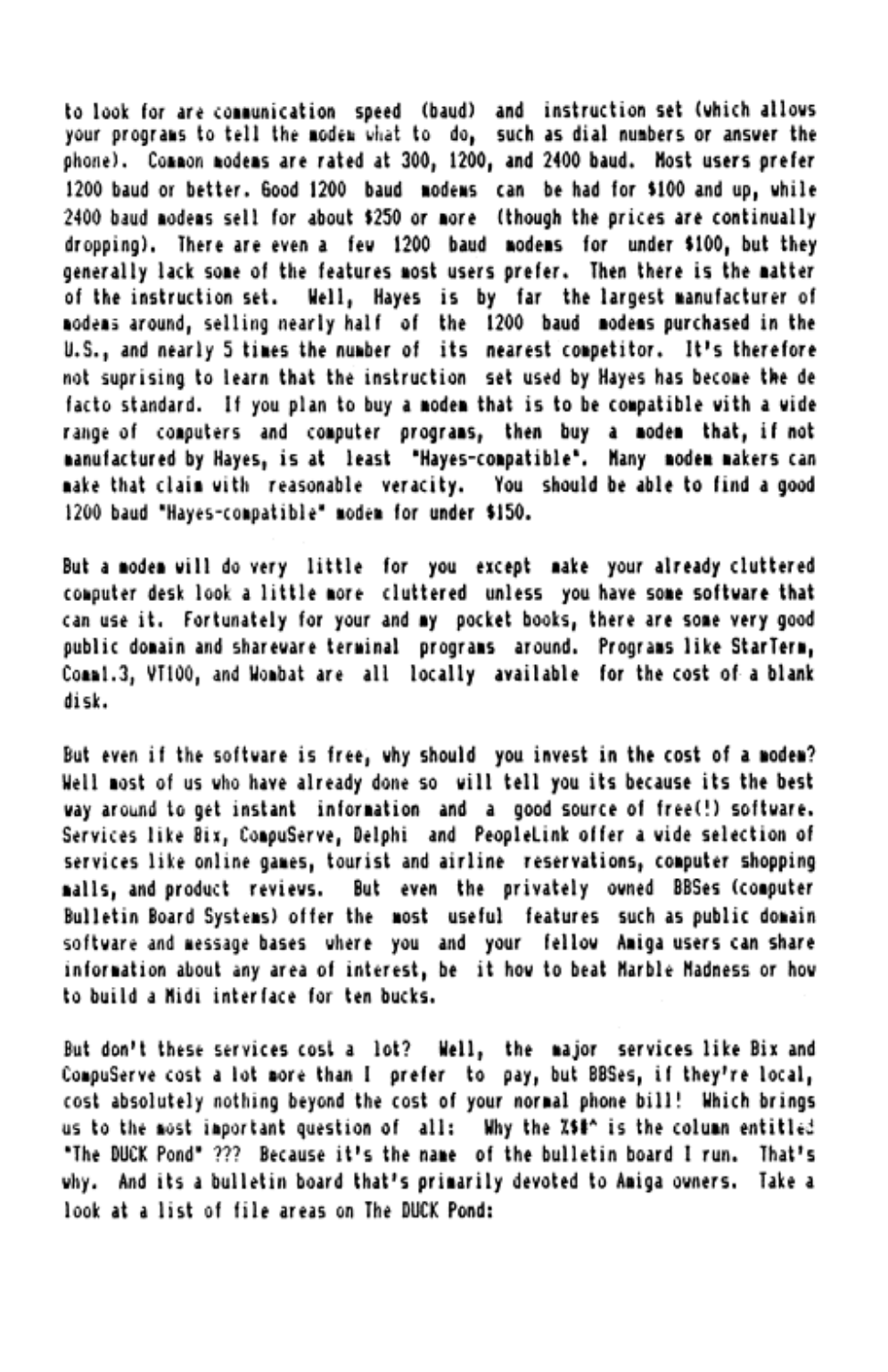|  | ----- File Areas -----  |                                                        |
|--|-------------------------|--------------------------------------------------------|
|  | 1  GENERAL\             | <b>Files of GENERAL interest</b>                       |
|  | $2$ IBM                 | The IBM and IBM Compatibles Area                       |
|  | 3  CONNODOR\            | The Commodore Users' Area                              |
|  | 4  MAG\                 | The MEMPHIS AMIGA GROUP Area                           |
|  | 5  AMIGA\BASIC\         | The AMIGA BASIC (ABasiC and MicroSoft AmigaBASIC) Area |
|  | 6  AMIGAICI             | The C Programmers' Area (Lattice, Aztec, )             |
|  | 7  AMIGA\GRAPHICS\      | The ANIGA GRAPHICS Area                                |
|  | 8  AMIGA\SOUND\         | The AMIGA SOUND, Music, and Speech Area                |
|  | <b>9 ANIGA\UTILS\</b>   | AMIGA Programs and Text of General Interest            |
|  | <b>10  AMIGA\GAMES\</b> | <b>AMIGA Games</b>                                     |
|  | <b>11  LOTUS\</b>       | LOTUS 123 (and VIP) Templates                          |
|  |                         |                                                        |

As you can see, over half of the file areas are directed at the Amiga user. And in fact, the preponderence of files on the system reside in those same Amiga files areas: over 90 % of the file space on the system consists of Amiga files. In upcoming articles we will examine the most popular files available to The DUCK Pond user, but to whet your appetite, here's a current listing from our most frequented files area:

File Area 89: ANIGANITII SV AMIGA Programs and Text of General Interest

 $\sim$ 

| DIRUTII.ARC       | 28288 Another version of Dirutil-with source.                   |
|-------------------|-----------------------------------------------------------------|
| COMM13.ARC        | 54400 New version of Comm-much better.                          |
| <b>VT100</b>      | 35712 VT-100 emulator - with Kermit & Xmodem.                   |
| VT100.DOC         | 11264 Doc's for VT-100.                                         |
| HONITOR.ARC       | 8192 CPU performance and memory usage, graphic                  |
| <b>NVIEW, ARC</b> | 7808 Joystick eye view of system memory; fun                    |
| DIFSSED.ARC       | 17664 Unix utilities dif and ssed, Amiga versions               |
| DCAT              | 7936 (7820) Disk CATaloger                                      |
| IICON.ARC         | 12160 (12160) Execute script files from icons                   |
| AREACODE, ARC     | 9216 Tells location of specified telephone area code            |
| <b>HELP.ARC</b>   | 9984 Gives help on any AmigaDOS command                         |
| POPCLI.ARC        | 5413 Program and DOC for CLI-accessing utility                  |
| QC.ARC            | 5760 (5760) A shareware df0: to df1: diskcopy program with icon |
| ATERN61.ARC       | 18688 Another Term program--Doc's included.                     |
| DOSHELP.ARC       | 45184 mouse driven DOSHelp C, exe, docs, make files             |
| INEG-NEW ARC      | 39424 (39424) revised schematics for add-on 1-meg board         |
| ALIASES. TXT      | 1536 (1462) How to use the CLI Assign command                   |
| AMIX              | 18560 (18524) A UNIX-like command shell                         |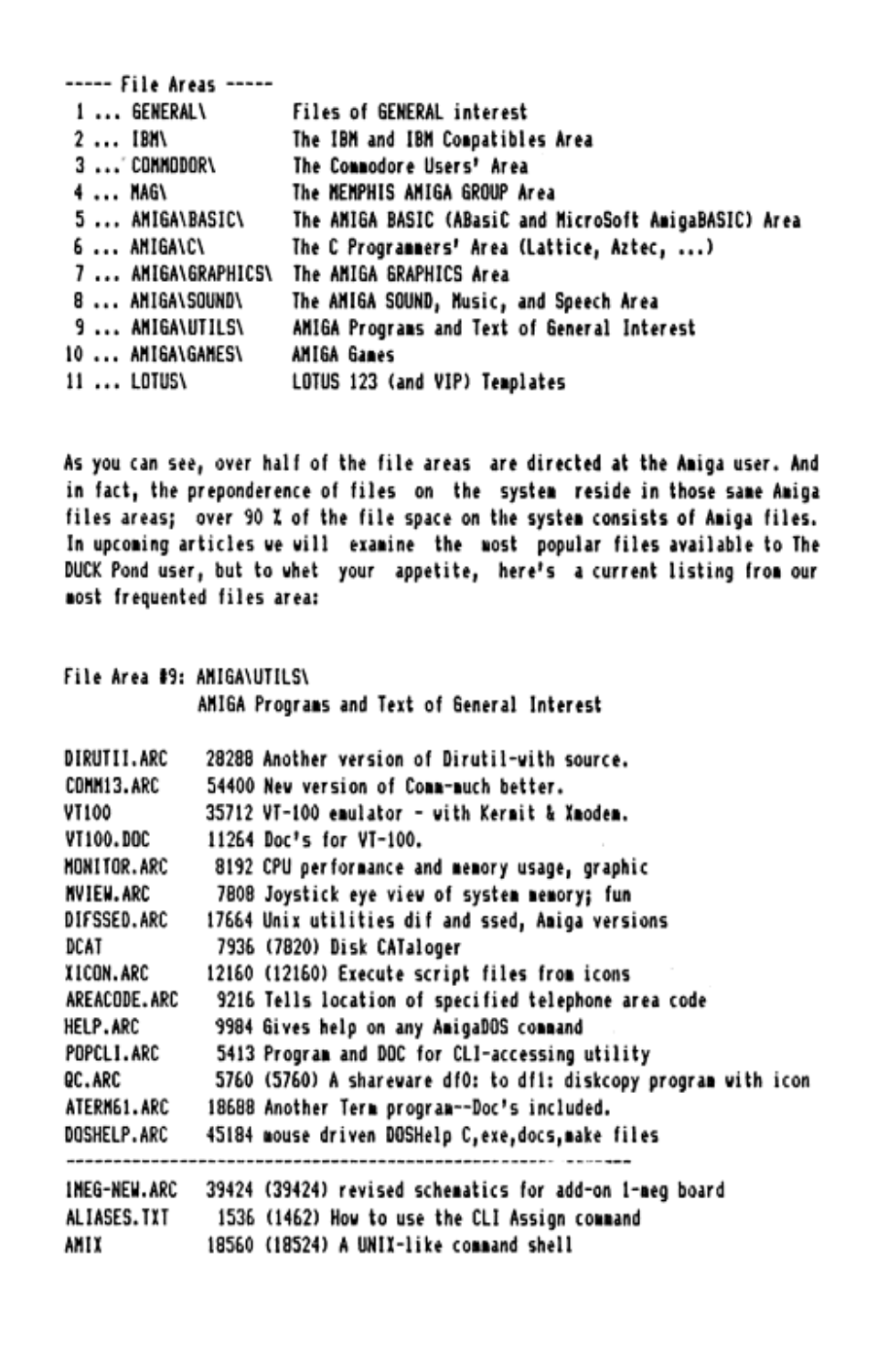APF . INF 1024 (93B) An alternate icon for the UB deso's ane pic ARC011-00C 5760 (5727) Documentation for ARCO11 **ARC16** 63104 (63032) Latest version of ARC (version 16) for the Amiga 5248 Shows available memory from CLI. **AVAIL** BRUSH, INC. 896 (838) Substitute icon for DPaint/6Craft brushes BUGS, TXT 8192 A few known bugs in AmigaDOS and ABasiC CALENDAR 1356B (13460) set day and date with mouse from WB 8688 (8688) Canon PJ1080 printer driver C-P.11080-0PE **TOR HOTLY** 3292 (3292) printer driver  $01.11$ 13312 A summary of Amiga's Command Line Interface syntax 3200 (3116) a small digital clock CLOCK1 19968 BIG news about Amiga hardware and software at COMDEX COMPET. TYT COMM. ARC 27737 MANXed COMMTERN version 1.21 terminal program with doc 23040 Compress files or use "Compress (FName): -d" to Decompress compores 10624 (10580) program to Change PRIority of a task CPRT CPRI.DOC 3456 (3416) Cautionary documentation for CPRI 16768 (16744) Removes (or adds) CRs from (to) files 293 4736 News of hardware and software shown at CT AMIGA FAIRE CT-FAIRE, TXT 19840 (19716) A (Manxed and improved) mouse driven file copier **DIRCOPY2** 512 (418) An alternate disk icon **DISK, INF** 304 How to print DISKLABE.PIC DISKLABE, DOC 3712 (iff) dpaint disklabel (Illinois Duck) DISKLARE PIC **DISKSALV** 2444B (24396) Salvage trashed disks 384 doc file for DiskSalv **BISKSALV, BBC** 42240 drag filenames via mouse & menus (needs work?) (no doc?) **BISKTON** 40960 (40876) A track and sector editor **DISK74P DOSPLUS1, ARC** 52352 8 separate utilities to add to your C directory 3328 The doc file that is included in DOSPLUS1.ARC 00SPLUS1, 00C DН 30976 New version of DirUtil that types or prints text files. ED.TIT 4352 A summary of the AmigaDOS Ed commands 40320 (40264) A Text Editor **FHACS FHACS, DOC** 2432 (2390) MicroENACS Command Summary NECB025A.DRT 4264 (4264) Printer driver 3572 (3572) Epson LQB00 printer driver FP-10800-0R1 4224 (4112) Epson ix-80 printer driver (R1.2) EPS-JX80.DRI FPSON, DRT 3584 (3504) Printer driver (WorkBench R1.2) 19944 (19944) Displays disk error locations **FRRARCHE** 896 Three icons that make a file cabinet (Illinois Duck) FILECARE ARC **FILETAP** 10624 (10580) sector-by-sector file editor 14464 (14464) Removes IMODEM padding from object files FIXORI **FREEMAP** 19072 (18976) Continuous disolay of RAM in use GECLOCK, INF 512 (512) An alternate icon for your CLOCK program 19456 (19436) Graph of nemory usage **GEXHEM GOTHIC** 27136 Gothic banner orinter orogram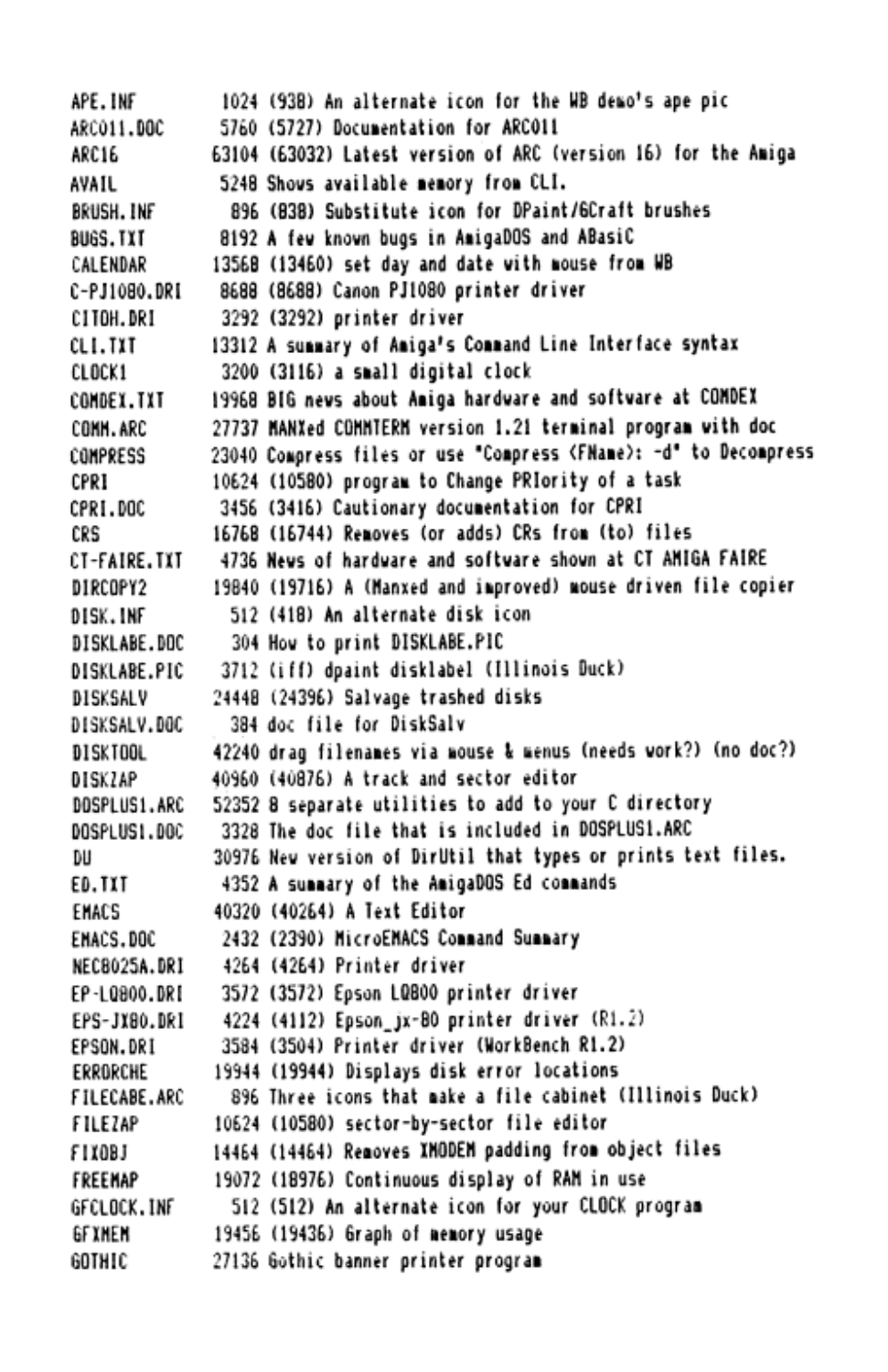**GREP** 21248 (21208) UNIX's word search propram 3456 (3447) Documentation for GREP GREP BOC HEYALATO 22272 (22156) HEX/DEC/OCT/BIN calculator HETALATO, INF 3B4 (302) icon for HEXALATO KEYBOARD, INF 640 (518) Icon of a keyboard LADY, INF 1024 (938) an icon of a denure youan 23552 (23440) Makes or unmakes library archive files 1.4P 104 14208 (14140) A hetter Dir command 5504 (5504) A smaller version of LD4  $LD4-2$ LENS 8320 (8252) Lens is a program to magnify part of the screen LENS, INF 1024 (938) The icon for the LENS program 10112 Shows you how to build a midi interface-very easy. MIDISCH, ARC HOPE 1100B (1100B) A page-by-page textfile lister MYCLI2 21632 (21632) A smaller version of MYCLI 22528 (22528) Several new fonts for Notenad, DFaint, etc. NEUEDNIS, ARC 1678 (1678) Instructions to help unpack NEWFONTS.ARC NEWFONTS, DOC. NK1-M192.DRT 2796 (2796) Okidata printer driver OK1-U92.DRI 3584 (3564) Okidata u-92 printer driver (R1.2) **OSCAR, INF** 896 Trashcan icon (Illinois Buck) 4024 (4024) Printer driver for the Panasonic EX-PlOxx series PANA-KIP.DRI 20224 (20112) A program to simulate UNIX's pipe feature PIPE **PTPE, DOC** 4608 (4608) Instructions for the PIPE program PIPATE INF 896 Disk copy icon (Illinois Duck) PN 14336 (14328) Disolavs machine idle time as graph PM. INF 384 (302) Icon for FM program 768 (738) An alternate icon for the preferences program PREF. INF PREFEREN, INF 896 Another preferences icon (Illinois Duck) 10240 (10200) A Lazy man's "RUN TYPE filename PRT:" PRINT 54400 Info to help write custom printer drivers PRINTER, ARC PROMRI.DRI 1152 (1128) Printer driver for ProWriter 10752 (10680) A better various of the STATUS compand PS QUICKCOP 20096 (20092) Copies whole disks, ignoring but reporting error 4352 (4242) Script for re-assigning to ram or HD **PAN-DISK.TYT** REPLACE 4096 (4012) Replace any specified byte with another 512 (466) An icon for a rollodex tool ROLLODEX, INF 4020 (4020) Smith Carona D300 printer driver SC-0300.0R1 SCRIMPER.ARC 4992 (4992) Screen print prog from Amazing Computing Mag 8832 (8712) Disolays a Block Allocation Man SECHAP SETLACE 10112 (10028) Program to turn on/off interlace mode SETLACE, INF 768 (678) Icon for the SETLACE program 21376 (21332) Sets most serial port parameters from CLI SETSERIA 3584 (3504) The CORRECT SG-10 printer driver! SG-10.DRI S6-10, DOC 1024 doc for SG-10 driver SIDECAR, TIT 2260 brief description of the Amiga Sidecar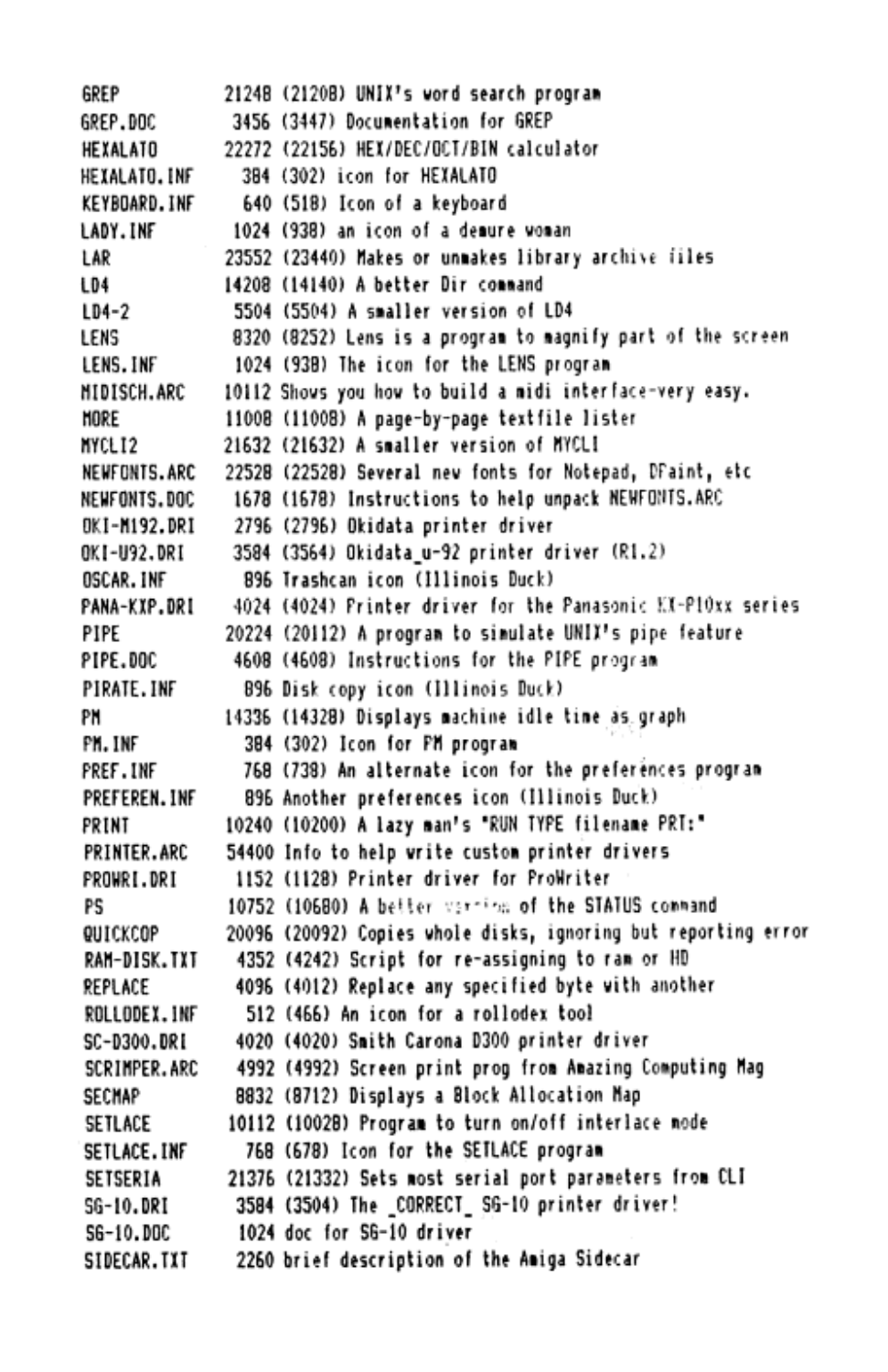COFFD TYT 3968 Description of Amiga's operating speed 46080 (46064) The StarTern terminal program (ver 2.0) **STARTERN** 3200 (3200) Instructions for StarTerm 2.0 STARTERN, DDC STARTFRM, INF 896 (818) .info icon file for StarTerm 2560 How to cure "sticky" keys STICKFYS, TYT SUNDTAL THE  $512$  (482) Icon of a sundial 1664 (1596) Unfragments the Amiga RAM **SWEEP** SWEEP, INF 1536 A HUGE icon for sweep (rename sweep.info) TEMPLATE, ARC 40192 Several templates for the Analyze spreadsheet program 8832 An easy vay to set time & date from CLT. TIMESET TIPS TIT 3103 Hints & Tips from Commodore Developers TRANSFOR, TXT 5120 Review of Amiga Transformer (the IBN emulator) TRASHCAN, INF 768 (734) An alternate trashcan icon 6656 (6532) Sort of a cross between LD4 and IBM's TREE.COM TRFF TRIMCATE 13952 (13936) Chops ANY file to length specified **TIED** 25984 P.D. demo of TxEd editor (25952 bytes) TXED, DOC 4224 Doc. for TxEd Demo (chop to 4224 bytes) **MICHFONT** 16640 (16624) Disolays all fonts on system disk 13696 (13592) Counts vords and lines in a file u c 33024 (32900) Version 2.0 of the Wombat Terminal Program **UNRAT2** 17920 (17920) Instructions for Wombat version 2.0 **WOMBAT2.DOC** UNIRAT2\_THE 512 (498) icon for UNRAT terminal program  $1150$ 16896 (1680B) Unsqueezes SQueezed files 2688 Help for XMODEM padded files! IMODEM. TXT **TREF** 17280 (17224) A cross reference nenerator **7491CON** 23040 (22968) Nakes an icon from a DPaint brush file

This file listing, as with others on The DUCK Pond, is broken into two parts: the first part contains the most recent additions to the file list while the second part (below the dashed line) contains an alphabetized list of older filenames, sizes in bytes, and descriptions. Although this is just one area listing from one Amiga BBS, it should give you an idea of the kind of files that are available to modem users. In future articles we will present file listings for other areas on our board, and as new files become available we will undate the lists and describe some of the more interesting softvare.

Well, that's all we have room for in this month's article. Next time we plan to compare some of the more oppular brands of modems available for your Amiga including (hopefully) the newly released modems made specifically for the Amiga from Commodore and Anchor Automation.

Bye now, and Bon BBSing!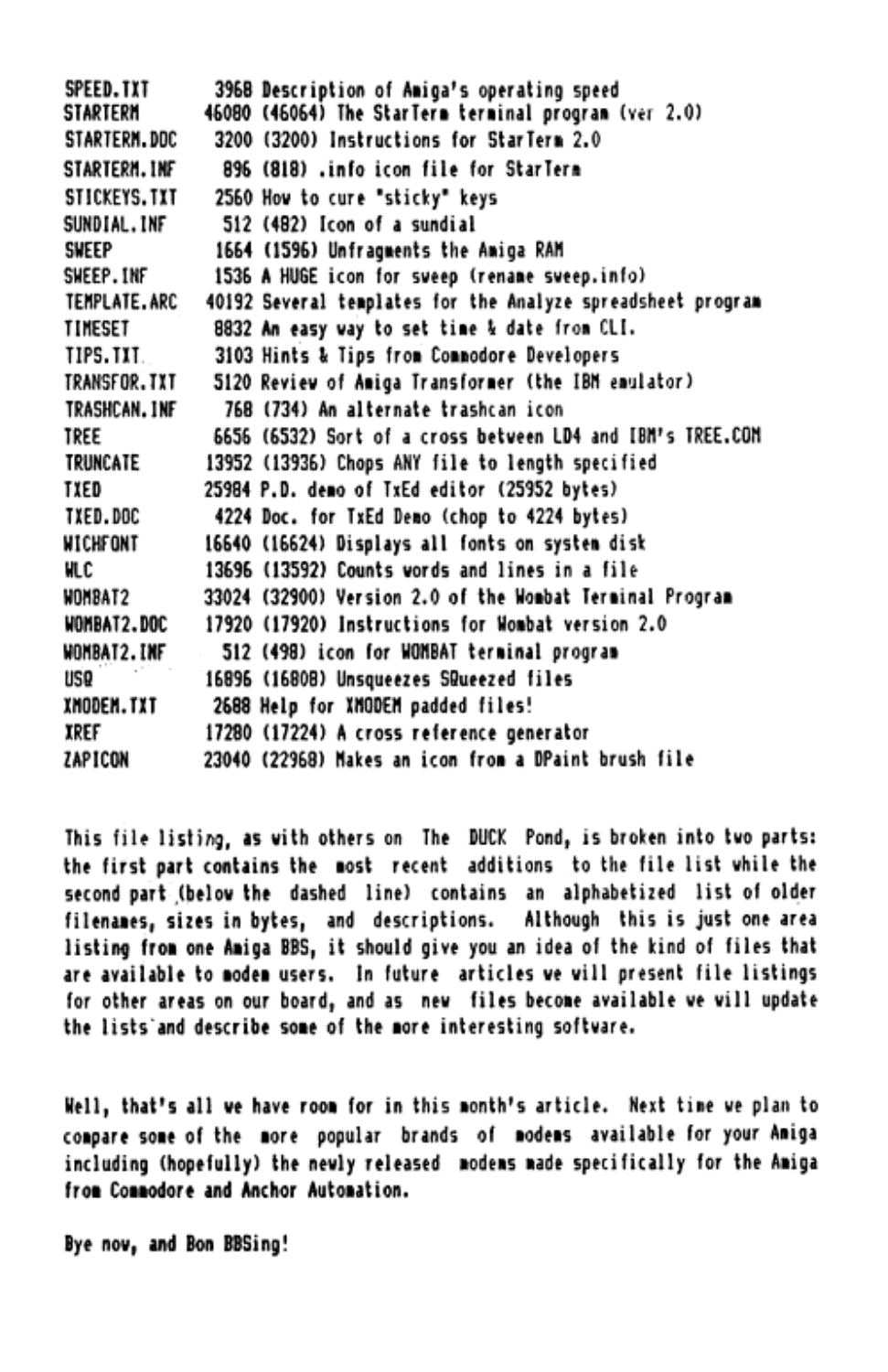## Graphic Disk Labels by Todd Eifert

I have made an IFF picture that can be used as a disk label template. In order to use it correctly you must set your preferences printer page length to 17. Load DPaint and set the background color to white (Click the left mouse button while the pointer is over the background color box. It is the large square with the colored circle in the middle. A new pointer will appear and you should move it over the white box and click the right button. This will change the background to white. Then move the pointer into the drawing area and click the left button. Hit CLR to erase the screen and if you changed the background correctly the screen will turn white.). Load the template maned "DiskLabel" and choose the font you would like to use on the label. You can take a picture from the game or utility your making the label for and SIZE it to fit on the label. This gives the disk an easily identifiable picture. Put the name in the lover box and upside down in the upper box (make brush out of the name and ROTATE it twice). Between the two boxes you should olace a small upside down name. This will be visible while the disk is in the drive. I had a large stack of blank tracter feed labels which were index card size but as alsost out now. They work very well for making disk labels. I have made very decent looking labels with a black and white printer but a color printer would probably look better. The template is on The Duck Pond or you can get it from me at any of the club meetings.